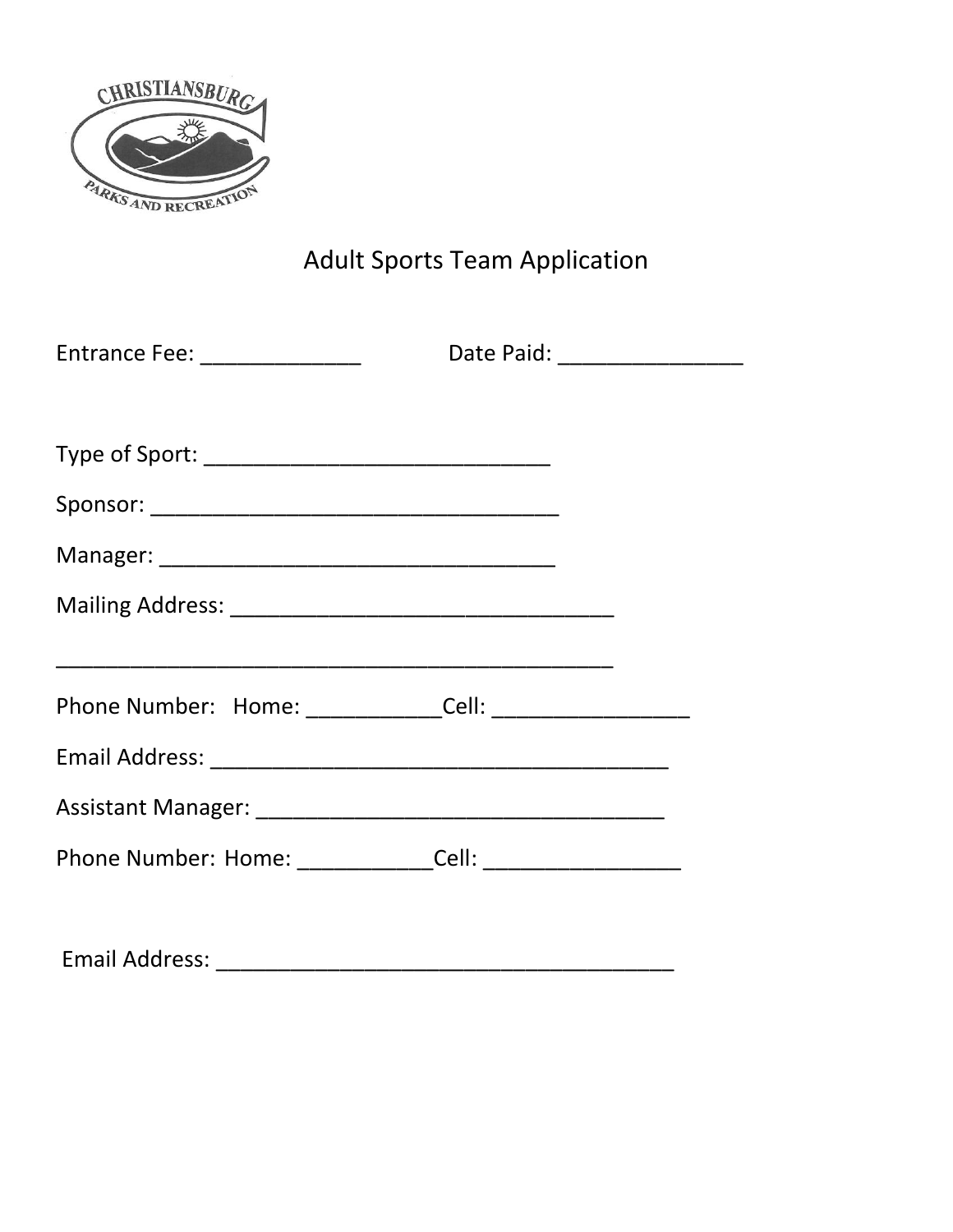

Christiansburg Parks and Recreation 1600 North Franklin Street Christiansburg, VA 24073

| <b>Team Roster</b>      |  |
|-------------------------|--|
| League:                 |  |
| Team Name:              |  |
| Team Manager:           |  |
| <b>Mailing Address:</b> |  |

| Name             | Address | Age | <b>Phone Number</b> |
|------------------|---------|-----|---------------------|
| $\overline{1}$ . |         |     |                     |
| $\overline{2}$ . |         |     |                     |
| $\overline{3}$ . |         |     |                     |
| 4.               |         |     |                     |
| $\overline{5}$ . |         |     |                     |
| 6.               |         |     |                     |
| 7.               |         |     |                     |
| 8.               |         |     |                     |
| 9.               |         |     |                     |
| 10.              |         |     |                     |
| 11.              |         |     |                     |
| 12.              |         |     |                     |
| 13.              |         |     |                     |
| 14.              |         |     |                     |
| 15.              |         |     |                     |
| 16.              |         |     |                     |
| 17.              |         |     |                     |
| 18.              |         |     |                     |
| 19.              |         |     |                     |
| 20.              |         |     |                     |